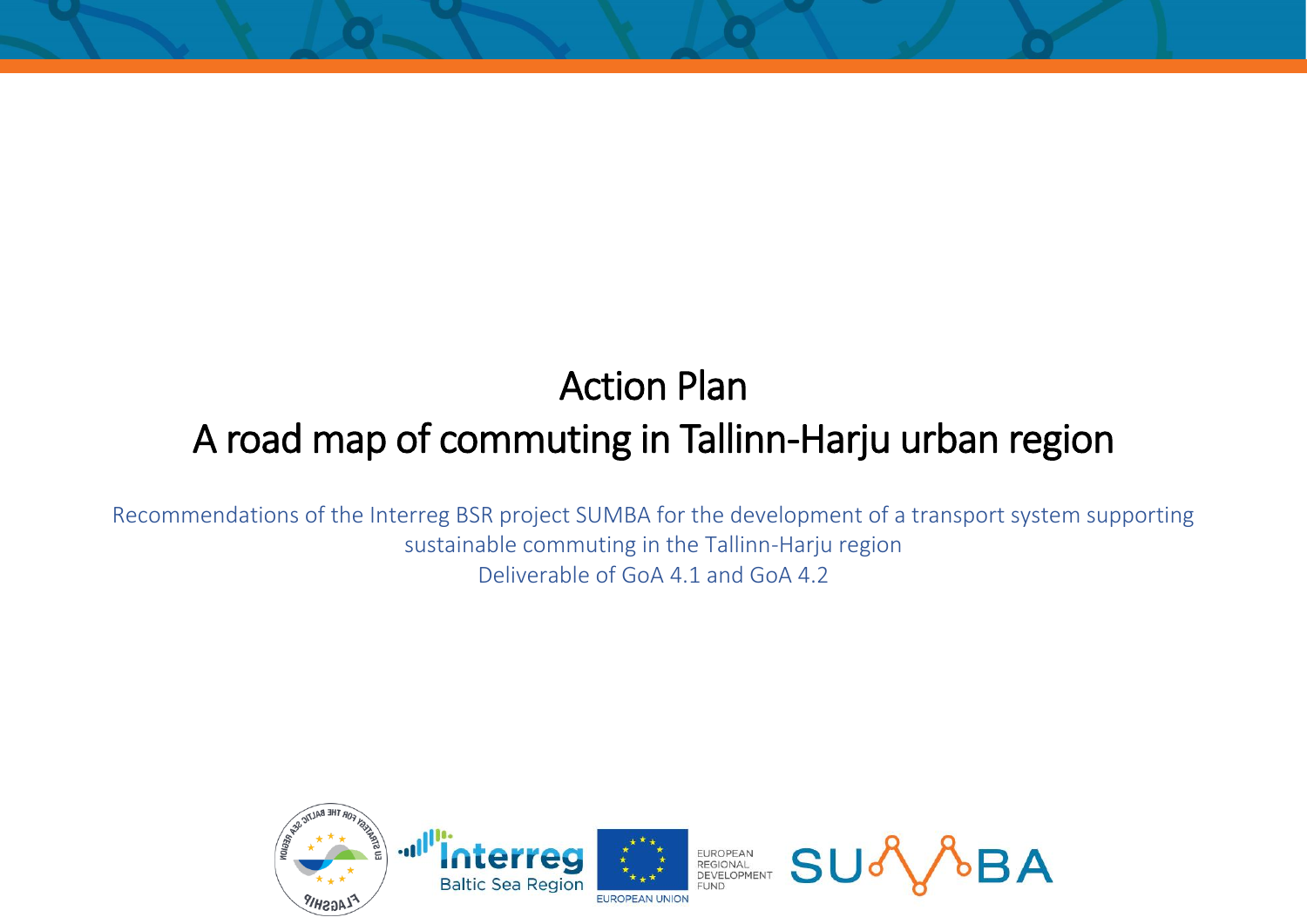| N<br>$\bullet$                 | <b>Measure</b><br>(activity)                                                                                                               | Involved<br>institutions/<br>departments                                             | <b>Time</b><br>frame | <b>Description</b>                                                                                                                                                                                                                          | <b>Results &amp; Impacts</b>                                                                                                                                                                                                                                                                                                                                                          | Indicators                                                                                                                                | <b>Potential</b><br>Synergies/<br><b>Conflicts</b>                                                                                                                                                                                                                                             | Indicative sources<br>& amount of<br>funding                | <b>Policy</b><br>integration                                                                                      |
|--------------------------------|--------------------------------------------------------------------------------------------------------------------------------------------|--------------------------------------------------------------------------------------|----------------------|---------------------------------------------------------------------------------------------------------------------------------------------------------------------------------------------------------------------------------------------|---------------------------------------------------------------------------------------------------------------------------------------------------------------------------------------------------------------------------------------------------------------------------------------------------------------------------------------------------------------------------------------|-------------------------------------------------------------------------------------------------------------------------------------------|------------------------------------------------------------------------------------------------------------------------------------------------------------------------------------------------------------------------------------------------------------------------------------------------|-------------------------------------------------------------|-------------------------------------------------------------------------------------------------------------------|
|                                |                                                                                                                                            |                                                                                      |                      |                                                                                                                                                                                                                                             | <b>Regional level</b>                                                                                                                                                                                                                                                                                                                                                                 |                                                                                                                                           |                                                                                                                                                                                                                                                                                                |                                                             |                                                                                                                   |
| $\mathbf{1}$<br>$\overline{2}$ | Carrying out an<br>integrated<br>management<br>and financing<br>analysis<br>of<br>public<br>in<br>transport<br>the region<br>Modeling of a | of<br>Ministry<br>Economic<br>Affairs<br>and<br>Communicatio<br>ns<br>of<br>Ministry | 2021<br>2021         | The analysis will<br>propose<br>scenarios<br>for<br>regionally<br>integrated public<br>transport<br>management,<br>funding<br>and<br>planning.<br>modelling<br>The                                                                          | The<br>analyses<br>provide<br>regional<br>stakeholders with<br>the<br>information<br>for<br>necessary<br>the<br>integrating<br>public<br>transport<br>systems within the<br>region. Integrated<br>public<br>transport                                                                                                                                                                 | The<br>formulation of<br>different<br>scenarios and<br>clear<br>understanding<br>regarding the<br>possibilities of<br>public<br>transport | The need<br>for<br>an<br>public<br>integrated<br>transport<br>system<br>(measures 1 and 2) is<br>a central theme in the<br>national<br>transport<br>mobility<br>and<br>development<br>plan<br>2021-2035 as well as<br>the<br>new                                                               | Cost: 110 000 EUR<br>Funding:<br>European<br>Social<br>Fund | 'Tallinn 2035'<br>development<br>strategy,<br>Tallinn SUMP,<br>Harju county<br>development<br>strategy<br>$2035+$ |
|                                | unified<br>route<br>network<br>for<br>public<br>in  <br>transport<br>the region                                                            | Economic<br>Affairs<br>and<br>Communicatio<br>ns                                     |                      | analysis<br>will<br>evaluate service<br>levels for public<br>transport<br>and<br>propose<br>a<br>public<br>regional<br>transport<br>route<br>network<br>that<br>unifies all types<br>of<br>public<br>transport<br>present in the<br>region. | would<br>systems<br>considerably<br>improve the quality<br>of public transport<br>service<br>the<br>in<br>region and simplify<br>the combination of<br>multiple types of<br>public<br>transport.<br>This would likely<br>lead<br>to increased<br>and<br>PT<br>use<br>a<br>decrease in car use<br>as well as a more<br>efficiently managed<br>and financed public<br>transport system. | integration<br>among the<br>regional<br>stakeholders.                                                                                     | development<br>"Tallinn<br>strategy<br>2035"<br>the<br>and<br>preceding<br>Tallinn<br>SUMP. It is seen as<br>one of the more<br>important measure<br>for achieving a modal<br>shift towards more<br>sustainable mobility<br>modes<br>and<br>the<br>increased<br>of<br>use<br>public transport. |                                                             |                                                                                                                   |